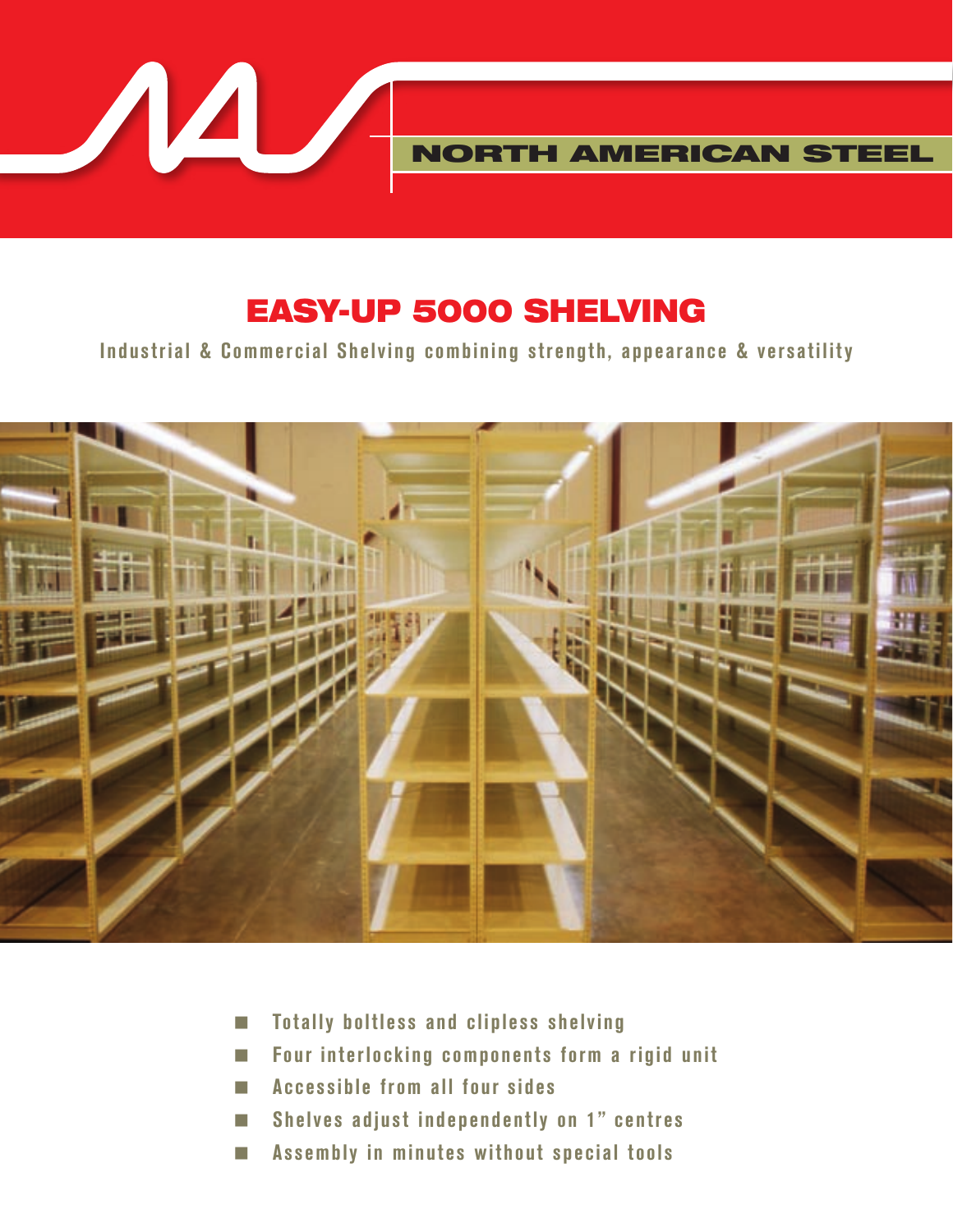## **EASY-UP 5000 SHELVING ADVANCED FEATURES**



NAS EASY-UP 5000 is the shelving of tomorrow here today, offering the looks of office shelving, the strength of industrial shelving and the economy of commercial shelving.

All shelves have 14 gauge beams front and back that adjust on 1" centres with capacities up to 1000 lbs. u.d.l. per shelf, (see type and size of shelf for individual capacity).

Square posts and -Z- crossmembers form a rigid 6000 lbs. capacity endframe for those highrise or mezzanine applications. The common 1 1/8" post gives you more linear inches of storage.

No cross-braces required, loads can be accessed from all sides, thus acting as double deep shelving at single depth cost.

EASY-UP 5000 offers the versatility of 3 types of shelves: economical particle board, durable painted malboard and extra strength steel shelves. Plus a wide range of accessories.

#### EASE OF INSTALLATION

Designed for easy, trouble-free installations. Beams and crossmembers hook into post slots to form a rigid frame, and shelves just drop on to the beams. No nuts and bolts or clips required, thereby saving installation time and cost. Shelves can easily be adjusted or added to your system at any time.

Contact your NAS representative or dealer to design your storage area for maximum utilization, thus freeing up much needed floor space.

#### PRODUCT FINISH

Baked-on alkyd enamel over corrosion resistant phosphate undercoat. Standard colour is Almond Beige.

# **WIDTH HEIGHT DEPTH STARTER ADDER**

## **FRAME COMPONENTS**

#### THREE BASIS COMPONENTS

ENDFRAME: Consisting of two posts and two crossmembers for 74" & 86" heights and three for 96" height, achieving a load capacity of 6000 lbs. per endframe. Ideal for mezzanines, catwalks or highrise systems.

BEAMS: Front and back beams act as full length and reinforcements delivering that extra rigidity, strength and impact resistance.

SHELVES: Three types of shelves are available to compliment your specific application.

#### LAYOUT DETAIL

When engineering shelving layouts allow the following extras to accommodate outside frame dimensions: 1" for depth of unit, 1 1/4" for each frame used in shelving run. Shelves remain actual size. Standard Beams require only 1" shelf height and Heavy Duty Beams require 1 1/2" shelf height. Beams and Shelves adjust on 1" centres.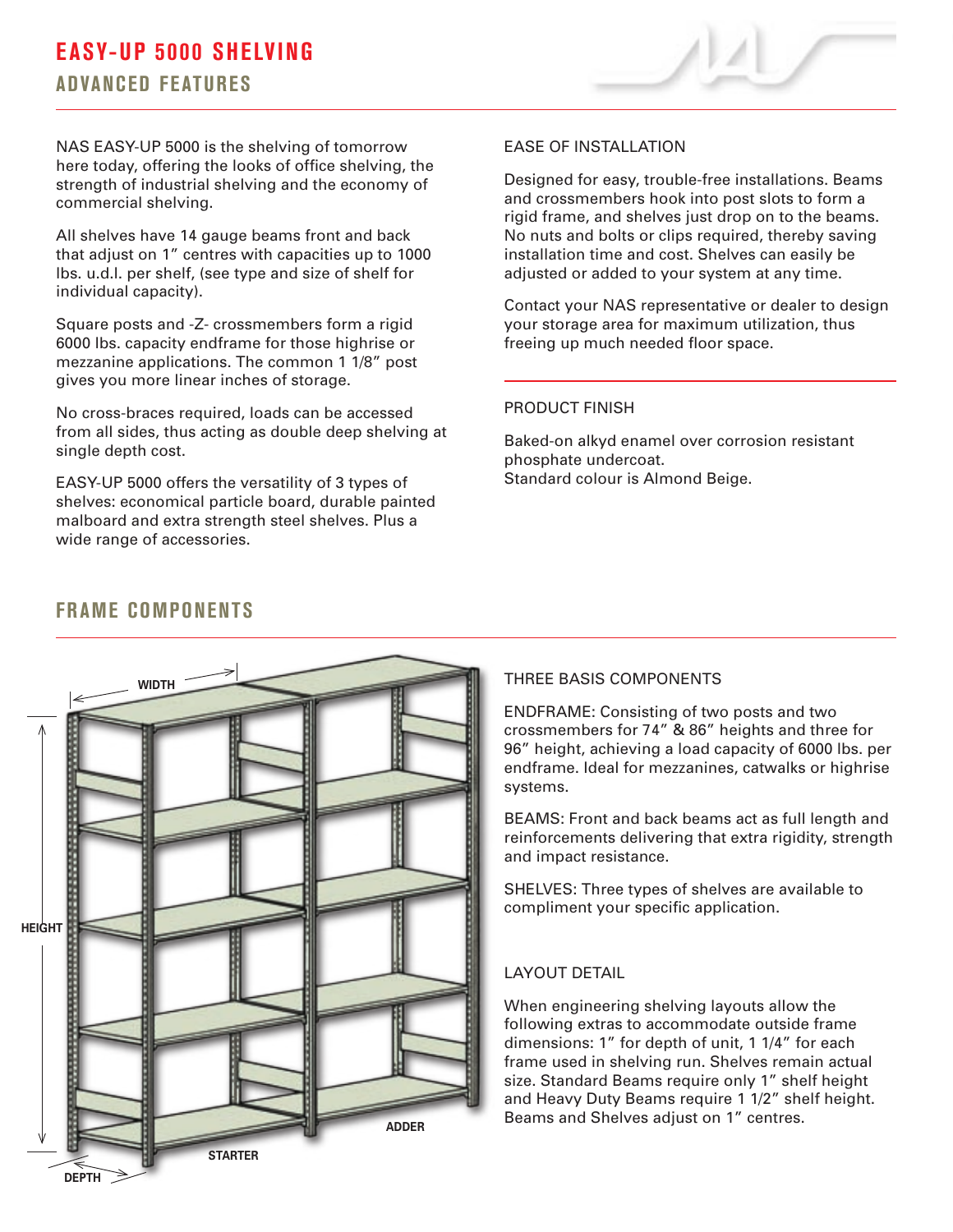## **EASY-UP 5000 SHELVING**

**COMPONENTS**



#### **UPRIGHTS: UP 74, 86, 98"**

Slots on 1" centres, covering 3 sides, clean front view. Marked on 6" centres for quick beam installation. Half slots on top for flush mounted top shelf.

> **FRAME CONNECTORS: FC 12, 15, 18, 24"** Frame connectors and uprights form a rigid endframe. Connectors are designed with a patented locking tab to be turned into the upright for safety and rigidity.







#### **PARTICLEBOARD SHELVES**

Industrial Grade 5/8" Particleboard, with 42 lbs. density guarantees a strong and smooth uniform surface.

| Part No. | Size (in)      | Capacity (Ibs) |
|----------|----------------|----------------|
| 7150     | $12 \times 36$ | 600            |
| 7151     | $12 \times 48$ | 300            |
| 7152     | $12 \times 60$ | 200            |
| 7163     | $18 \times 36$ | 500            |
| 7164     | $18 \times 48$ | 300            |
| 7165     | $18 \times 60$ | 200            |
| 7174     | $24 \times 36$ | 300            |
| 7176     | $24 \times 48$ | 250            |
| 7177     | $24 \times 60$ | 200            |
|          |                |                |

The natural particle board matches the colour of the beige steel components.

The Easy-Up 5000 shelving system combines industrial strength and durability with a clean appearance for office and retail applications.

**STEEL SHELVES** Full panel steel shelf with U-shaped front edge and full length beam offers strength and durability

| Part No. | Size (in)      | Capacity (Ibs) |
|----------|----------------|----------------|
| 5241     | $18 \times 36$ | 600            |
| 5242     | $18 \times 48$ | 500            |
| 5251     | $24 \times 36$ | 400            |
| 5252     | $24 \times 48$ | 400            |

Shelves lock over beams acting as front & back reinforcement increasing shelf capacity.



**BEAM SAFETY CLIP** Spring Clip locks beam securely to post. Clips can be removed easily.



**FOOT PLATES** Foot Plates clip into tube section of post to distribute weight on tile or wood floors



**POST EXTENDERS** A pair of steel inserts designed to force-fit into hollow section of upright to extend height of post.



**POST CAP** Plastic Post Cap to enhance appearance.